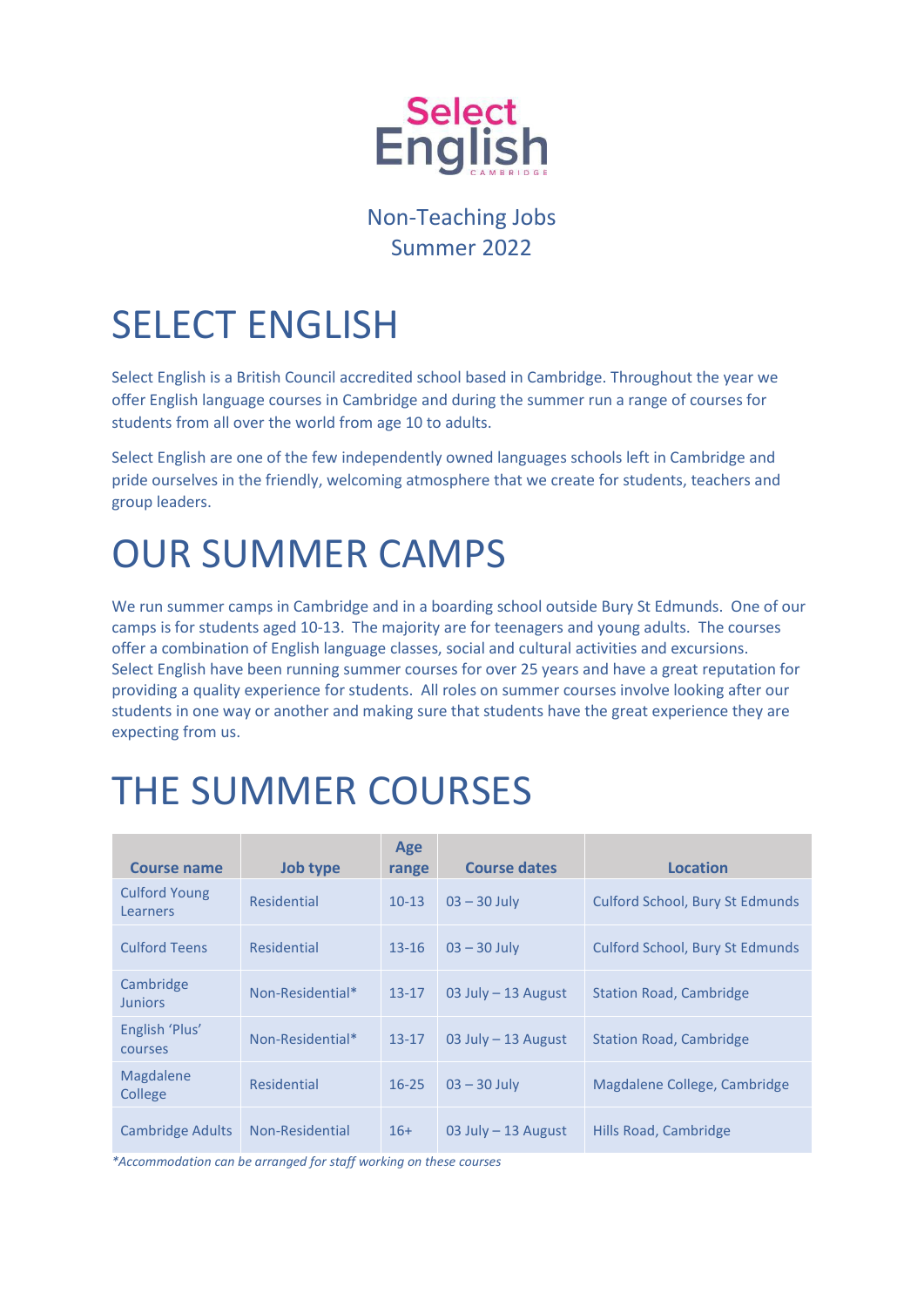# SUMMER JOBS

Sumer jobs are available in residential and non-residential positions, in and around Cambridge. We are recruiting for the following roles:

| Non-residential teachers     | For jobs based in Cambridge.<br>Teaching 20 hours per week with the option of also taking on some<br>additional work supervising students on activities and excursions |
|------------------------------|------------------------------------------------------------------------------------------------------------------------------------------------------------------------|
| Residential teachers         | Jobs based in Cambridge and in boarding schools outside of<br>Cambridge.<br>Roles included 15 to 20 hours teaching with some supervision duties                        |
| <b>Social Organisers</b>     | Responsible for organising and running diverse programmes of<br>sports, cultural and social activities                                                                 |
| <b>Activity Coordinators</b> | Responsible for supervising students on activities and excursions                                                                                                      |
| Course assistants            | Providing administrative assistance to course directors.                                                                                                               |

## WEEKLY SALARY – NON-TEACHING

| <b>Course</b>                      | <b>Type</b>               | <b>Role</b>                   | <b>Salary</b>                          |
|------------------------------------|---------------------------|-------------------------------|----------------------------------------|
| <b>Culford</b>                     | Residential               | <b>Social Organiser</b>       | £493.11 (£440 + £53.11 holiday pay)    |
| Culford                            | Residential               | Course Assistant              | £493.11 (£440 + £53.11 holiday pay)    |
| <b>Cambridge</b><br><b>Juniors</b> | <b>Non</b><br>residential | <b>Social Organiser</b>       | £515.52 (£460 + £55.52 holiday pay)    |
| <b>Cambridge</b><br><b>Juniors</b> | <b>Non</b><br>residential | <b>Activities Coordinator</b> | £411.86 (£367.50 + £44.36 holiday pay) |
| <b>Cambridge</b><br><b>Juniors</b> | <b>Non</b><br>residential | <b>Course Assistant</b>       | £462.85 (£413 + £49.85 holiday pay)    |